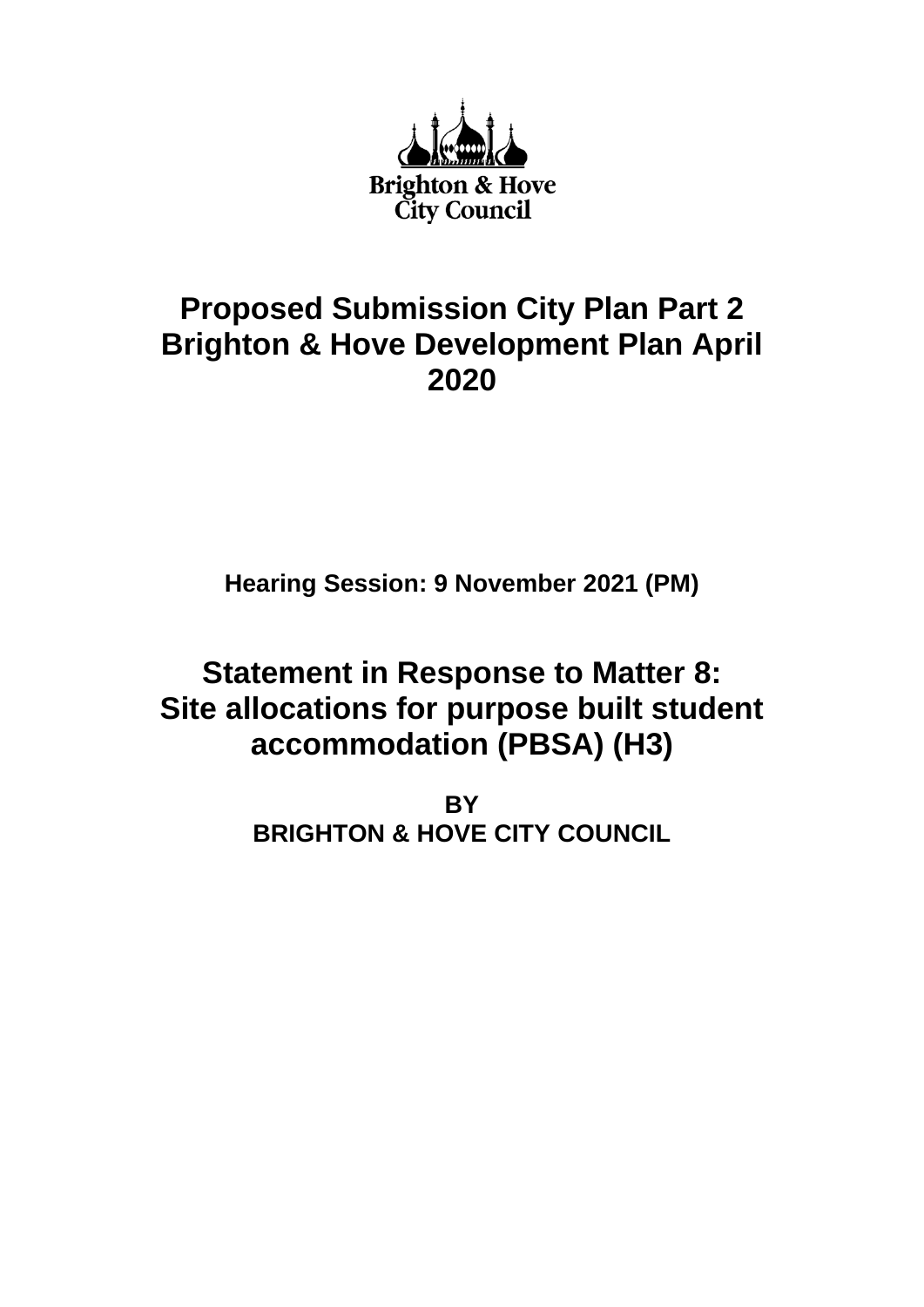# **List of Abbreviations**

CPP1 - City Plan Part 1 CPP2 – City Plan Part 2 NPPF - National Planning Policy Framework PBSA – Purpose Built Student Accommodation SA - Sustainability Appraisal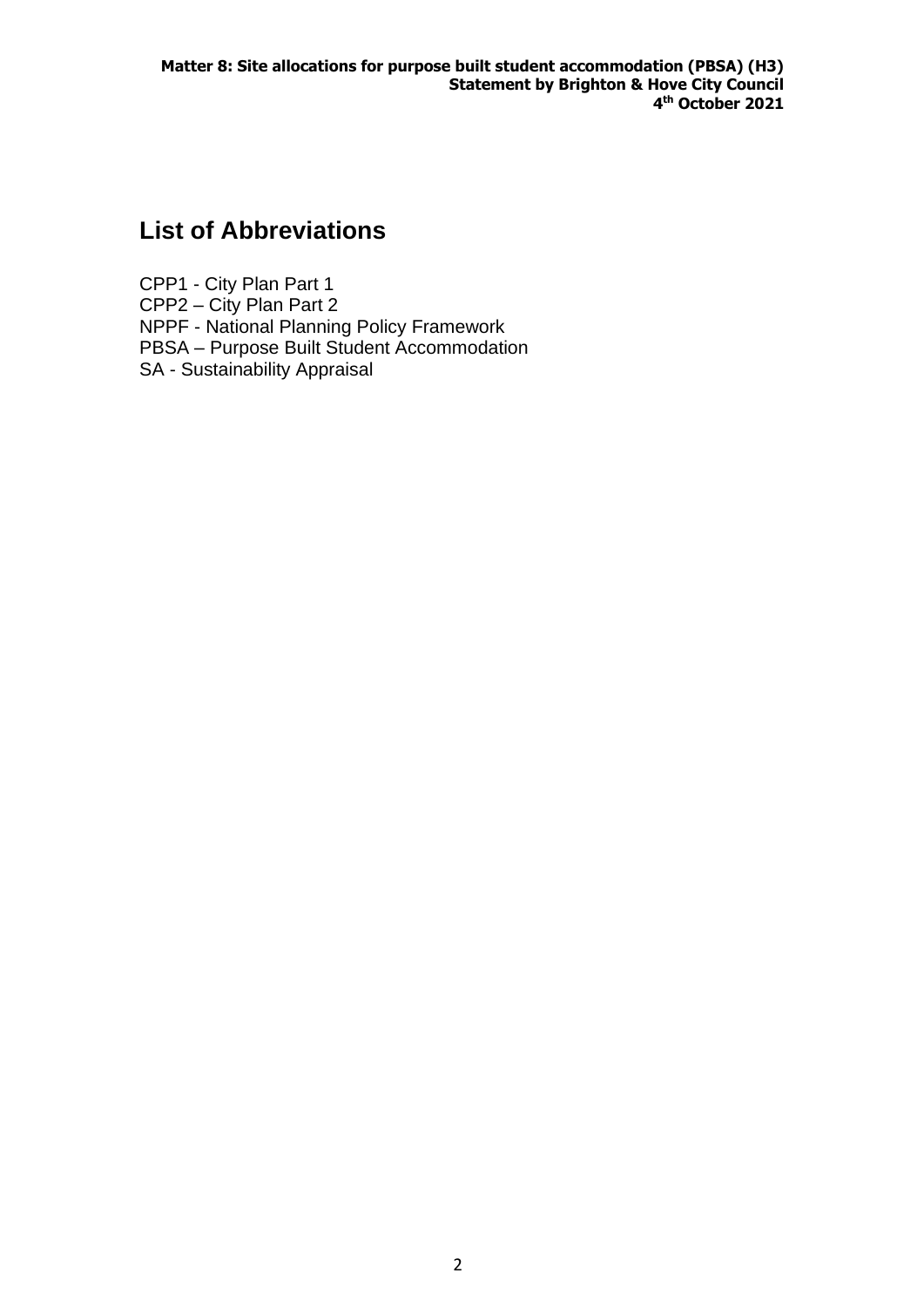# **Whether the proposed PBSA allocations are soundly based**

**Issue 1 Lewes Road Bus Garage, Lewes Road (250 bedspaces) Issue 2 118-132 London Road (232 bedspaces) Issue 3 45 &47 Hollingdean Road (40 bedspaces)**

## **Q1. What is the context provided by the City Plan Part 1 for PBSA?**

- 1. CPP1 does not set out any specific outstanding policy matters relating to PBSA to be addressed by CPP2. Policy CP21 in CPP1 relates to PBSA and sets out criteria to be used in the determination of relevant planning applications. It also includes five site allocations for PBSA development, four of which have since been delivered.
- 2. In recognition of the demand for this form of accommodation (see Q2 below) and the continued interest shown by developers through the submission of speculative applications on unallocated sites, it is considered appropriate to propose additional site allocations in CPP2 Policy H3.

#### **Q2. What is the identified need for PBSA? How has this been calculated and is it based on robust evidence? What contribution to that need would the proposed allocations make?**

- 3. The proportion of full-time students that can currently be accommodated in PBSA is estimated to be approximately 45% as shown in ED03 Student Accommodation Study, Figure 10. This has been calculated by comparing the number of bedspaces in operational PBSA developments to the number of full-time students requiring accommodation<sup>1</sup> studying at the universities of Sussex and Brighton (based on projections supplied by the universities). The remainder of this cohort of students are assumed to be accommodated in the wider housing sector, either within Brighton & Hove or in neighbouring areas.
- 4. There is no quantitative figure of the 'need' for PBSA. As the number of students in the city is expected to remain fairly stable over the remaining plan period<sup>2</sup>, there is not an increasing student population with requirements for additional accommodation. The concept of 'need' in this instance is better described as 'demand' since the cohort of students is accommodated in some form at present, and the demand relates from a desire of a proportion of the student population to reside in an alternative form of accommodation (i.e. PBSA rather than housing in the general housing stock, be that HMOs or C3 housing). It is not expected that all students would ever be accommodated in PBSA due to the number of students in the city and the preference of a proportion of the student population to live in accommodation in the general housing sector.

 $<sup>1</sup>$  It is estimated that 80% of full-time students require specific term-time accommodation.</sup>

<sup>&</sup>lt;sup>2</sup> See para. 4.5, ED03 Student Accommodation Study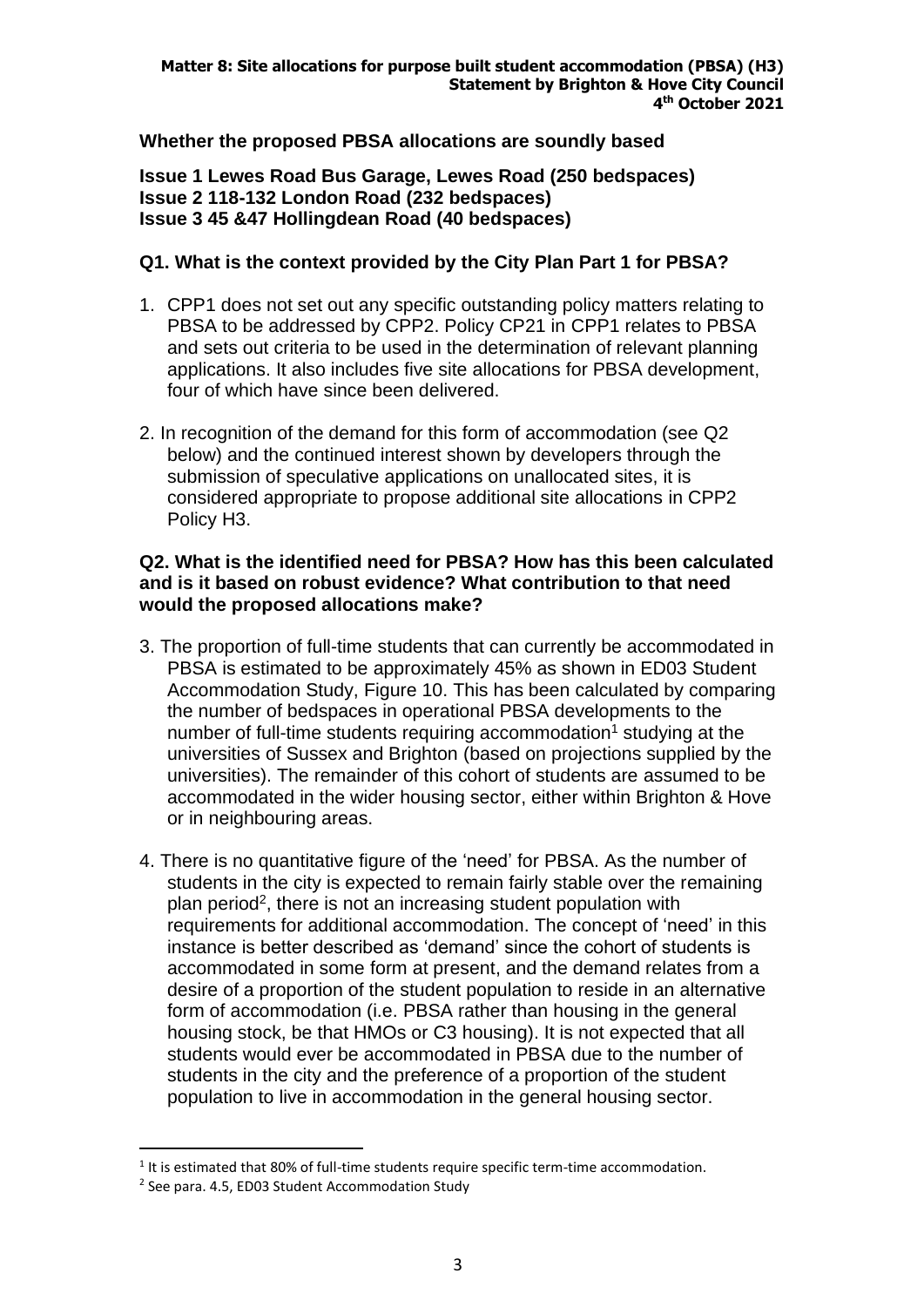- 5. CPP1 does not set an artificial 'need' figure by means of a target for higher provision of PBSA. However, the proportion of students accommodated in PBSA remains significantly below the number of students requiring accommodation and there is therefore considered to be unmet demand for additional PBSA developments. The council supports the provision of PBSA through criteria-based policies CP21 and DM8, site allocations in CP21 and additional proposed site allocations in Policy H3.
- 6. The proposed allocations will make a contribution towards meeting the demand for accommodation as part of an overall trend of increasing PBSA provision, as illustrated in Figure 7 of document ED03.

**The Council is requested to address the following questions for each of the proposed allocations. For those sites where reps have been made, the Council should respond to the particular issue(s) raised. In doing this any updated information regarding the planning and development status of the sites should be included.**

### **Q1. Are the allocations appropriate and justified in light of the potential constraints, infrastructure requirements and adverse impacts?**

- 7. The approach to site allocations was subjected to sustainability appraisal and was considered the most appropriate option of the three reasonable alternatives assessed. The appraisal is set out in SD05a Sustainability Appraisal, page 100.
- 8. A number of locations/sites were put forward for new PBSA as part of the CPP2 'call for sites' exercise in 2016, as set out in TP07 Table 11. The limited number of sites suggested reflects the difficulty in accommodating significant new PBSA developments within the city's administrative boundaries.
- 9. The Lewes Road Bus Garage is the only site put forward<sup>3</sup> that was considered available and suitable for PBSA development following a detailed site appraisal (TP07, Appendix 5).
- 10. The sites at Hollingdean Road and London Road were identified as suitable for allocation after planning applications were submitted. Potential constraints and adverse impacts were considered in detail during the determination of the respective planning applications, and separate site appraisals were also undertaken prior to the sites being included in CPP2. The site appraisals for all three sites are set out in TP07, Appendix 5.
- 11.Development at 118-132 London Road is now largely complete and due to be occupied from September 2021. A main modification (MM110, BHCC02 Revised Schedule of Modifications) has therefore been proposed to delete

<sup>&</sup>lt;sup>3</sup> see representation in CD22a Statement of Consultation for City Plan Part 2 Scoping Stage Consultation, page 625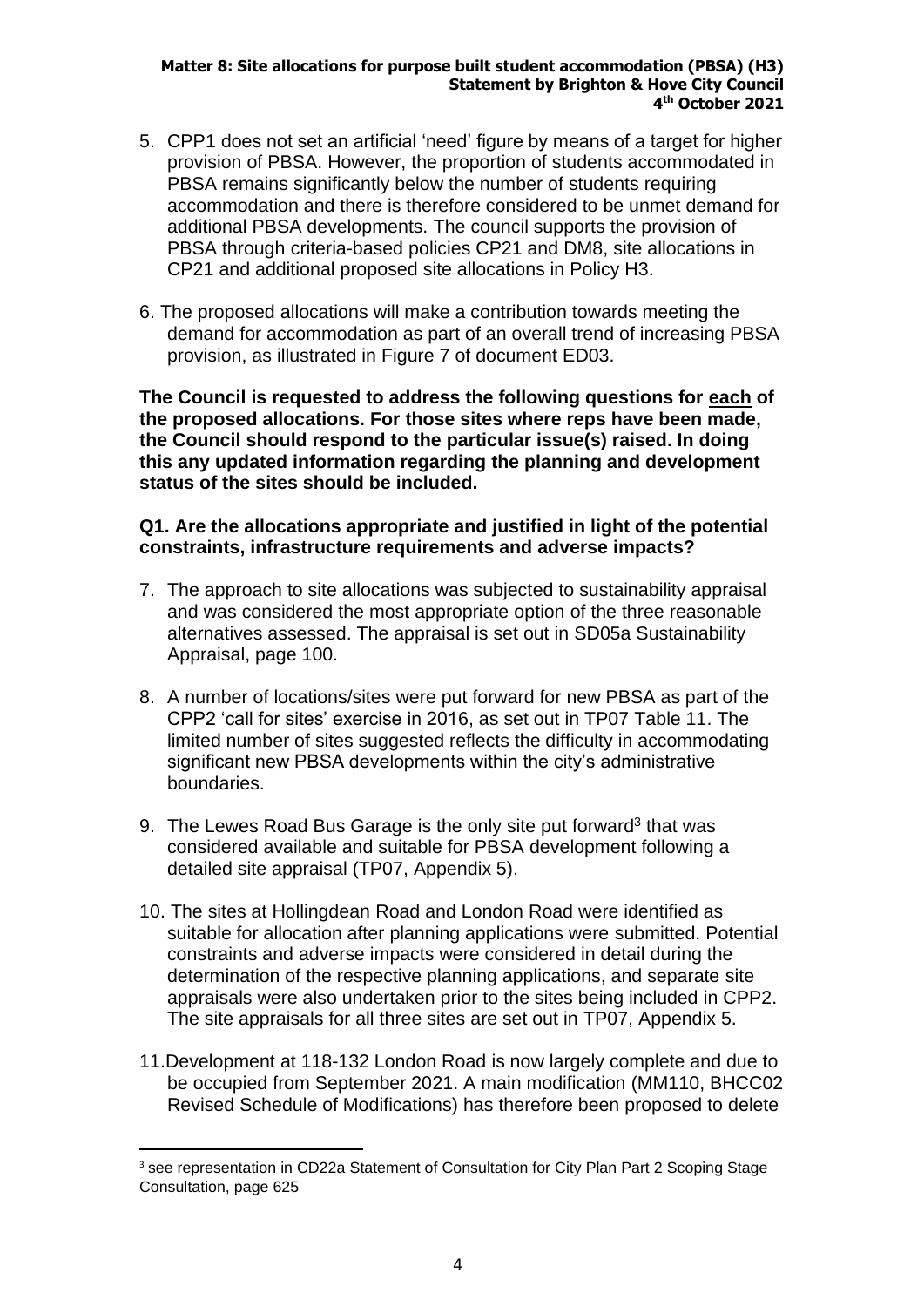the site from Policy H3 and this site will not be addressed in the further questions below. BHCC05 (CPP2 Site Allocations update table) provides an update on the planning and development status of the strategic site allocations.

#### **Q2. Are the site boundaries appropriate? Is there any justification for amending the boundaries? Are there any significant factors that indicate that any sites/parts of sites should not have been allocated?**

- 12. The council is the freeholder of the Lewes Road Bus Garage site. The site boundary is appropriate and reflects the area of the Council's ownership.
- 13. To improve the effectiveness of the policy, it is proposed to modify the site boundaries and name of the Hollingdean Road site allocation to reflect those of a consented scheme (BH2019/03700).

| <b>MM</b> | Policy H3<br><b>Policy H3 Purpose Built Student Accommodation</b>   |                                                                        |                      | To reflect an |
|-----------|---------------------------------------------------------------------|------------------------------------------------------------------------|----------------------|---------------|
| ##        | page 186                                                            | Amend Table 9 to read                                                  |                      | extant        |
|           |                                                                     |                                                                        |                      | planning      |
|           |                                                                     | <b>Site Name</b>                                                       | Indicative number of | permission    |
|           |                                                                     |                                                                        | bedspaces            | (BH2019/037   |
|           |                                                                     | 45 & 47 39-47 Hollingdean                                              | 40 99                | 00)           |
|           |                                                                     | Road, Brighton                                                         |                      |               |
| Map       | <b>Policy H3 - Purpose Built Student Accommodation</b><br>Policy H3 |                                                                        | To reflect an        |               |
| ##        |                                                                     | Amend the site boundary of the site in Hollingdean Road as<br>follows: |                      | extant        |
|           |                                                                     |                                                                        |                      | planning      |
|           |                                                                     | Site allocation before boundary amendment:                             |                      | permission    |
|           |                                                                     |                                                                        | (BH2019/037          |               |
|           |                                                                     |                                                                        | 00)                  |               |
|           |                                                                     | Site allocation after boundary amendment:                              |                      |               |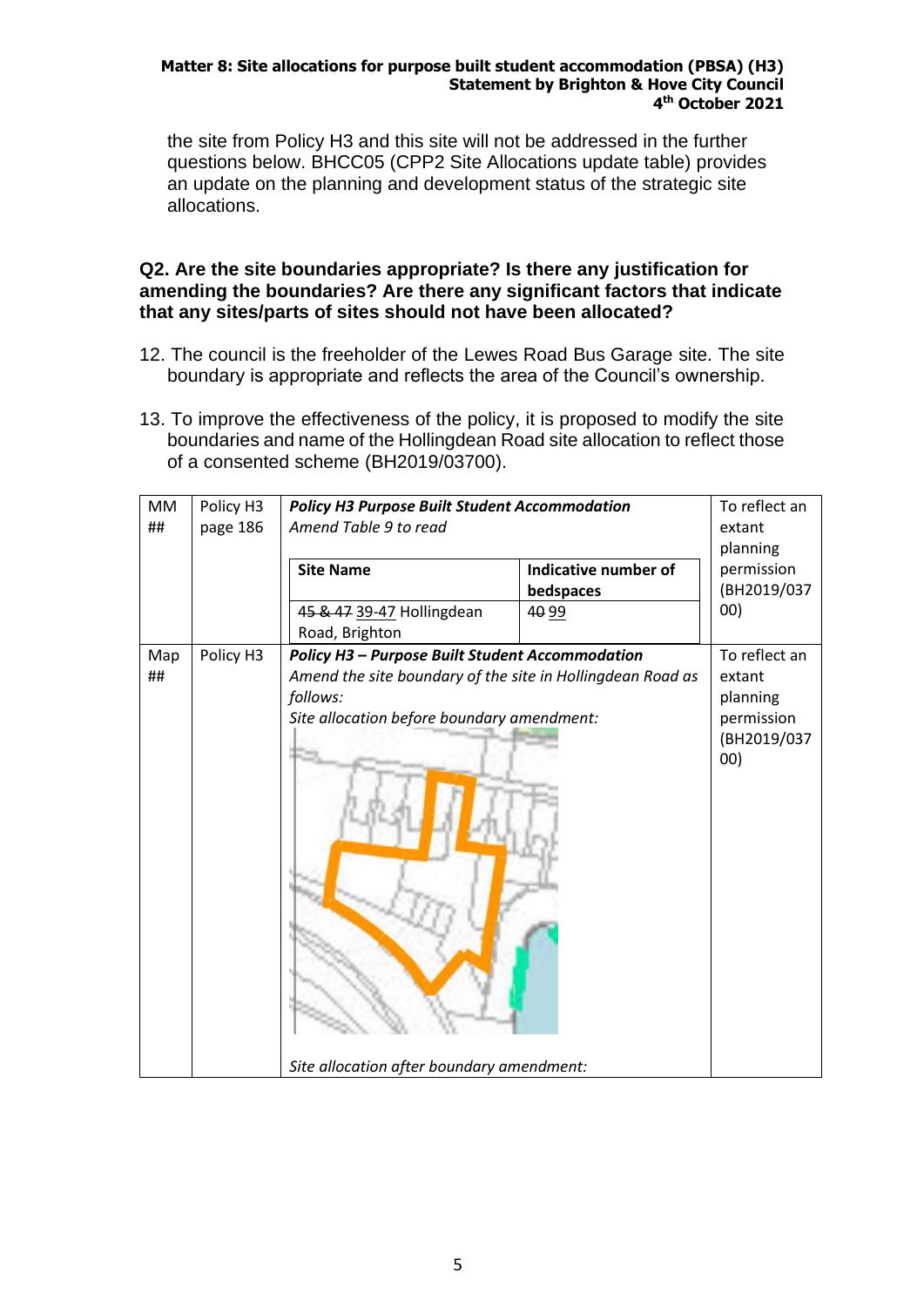

### **Q3. Are the sites viable and deliverable? Is there any risk that site conditions and constraints might prevent development or adversely affect viability and delivery?**

- 14. The planning consent already granted for the 39-47 Hollingdean Road site provides evidence of the site's viability and deliverability.
- 15. The Council is in discussions with the leaseholder of Lewes Road Bus Garage with a view to progressing a viable PBSA scheme which will maintain the operational requirements of the bus garage.

#### **Q4. How were the site capacities determined? What assumptions have been made? Are these justified? What is the expected timescale and rate of development and is it realistic?**

- 16. For Hollingdean Road, the indicative bedspace number was based on consideration of the reasons for refusal of a previous application for development of the site, which included size and massing (BH2017/01873). However, as noted above, to make the policy effective it is proposed to alter the indicative number to reflect the extant scheme which benefits from a slightly larger development site. It is expected that this development will be delivered early in the plan period.
- 17. Lewes Road Bus Garage is a large site. The indicative figure of 250 bedspaces is considered to be a realistic capacity based on early consideration of potential scale and massing options, taking into account the site constraints, notably the need to retain an operational bus garage and the close proximity of residential dwellings, particularly to the east of the site on Riley Road. It assumes that some units can be accommodated above a rebuilt garage roof. It is expected that the site will be delivered in the period 2023-25.

#### **Q5. What benefits would the proposed development bring? What are the potential adverse impacts of developing the site and how might they be mitigated?**